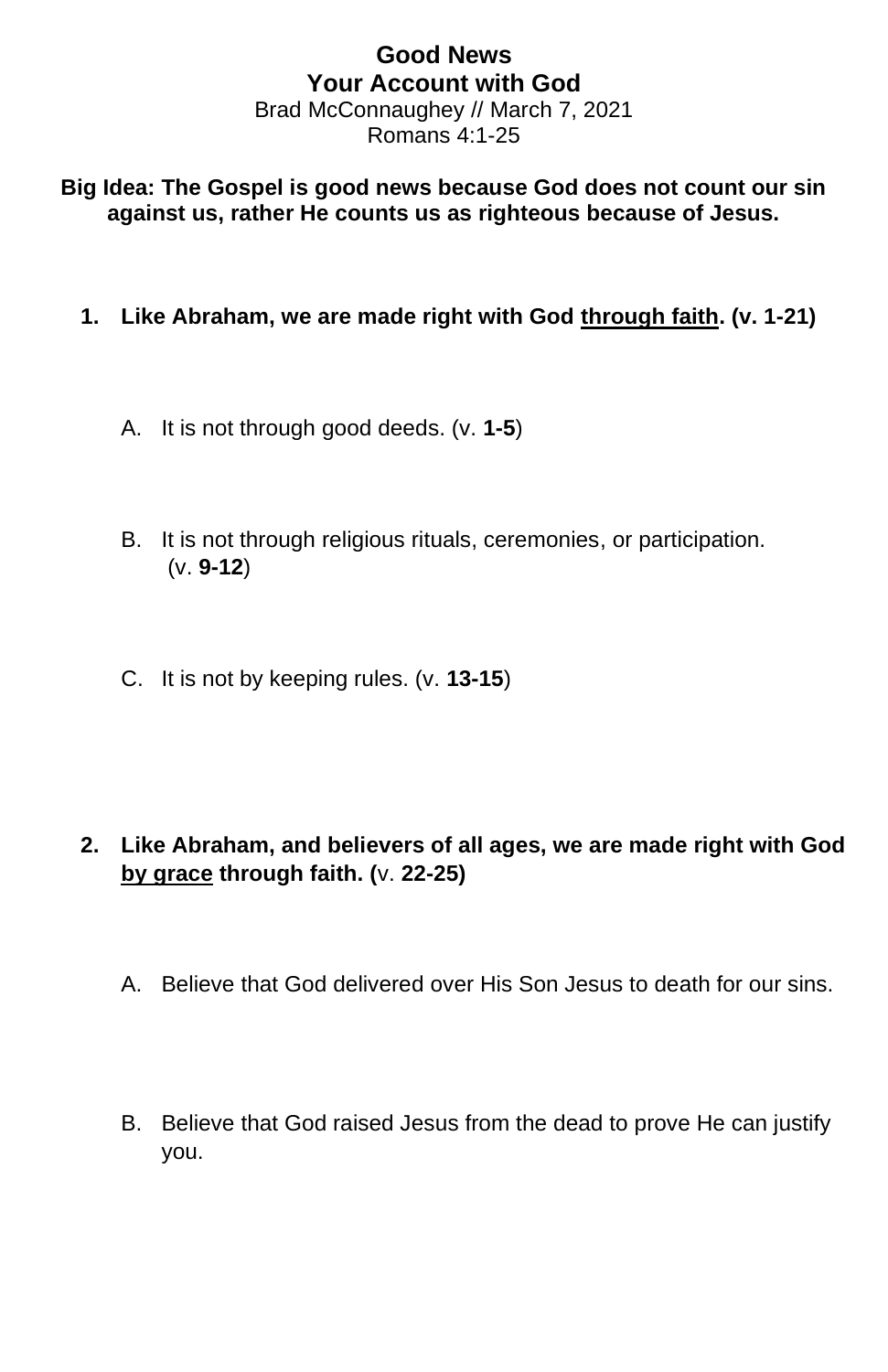## **Sermon questions**

We're in a series in the book of Romans called Good News where we are studying the many ways that the gospel is good news for everyone. This week, our passage is **Romans 4:1-25**, and we learn that the gospel is good news because God does not count our sign against us; rather He counts us as righteous because of Jesus.

Use these questions to discuss the message from Sunday, focusing on how you can **grow** as an everyday follower of Jesus and how you can **go** accomplish what Jesus calls you to do.

1. The word "credited" is used eight times in this chapter. Is it easy for you to receive God's love and kindness as a gift, or do you ever feel like you have to earn your relationship with God? Explain.

2. Paul uses the story of Abraham as an example of the kind of faith to which God responds. What can Abraham's life, both the good and the bad, teach us about faith as followers of Jesus?